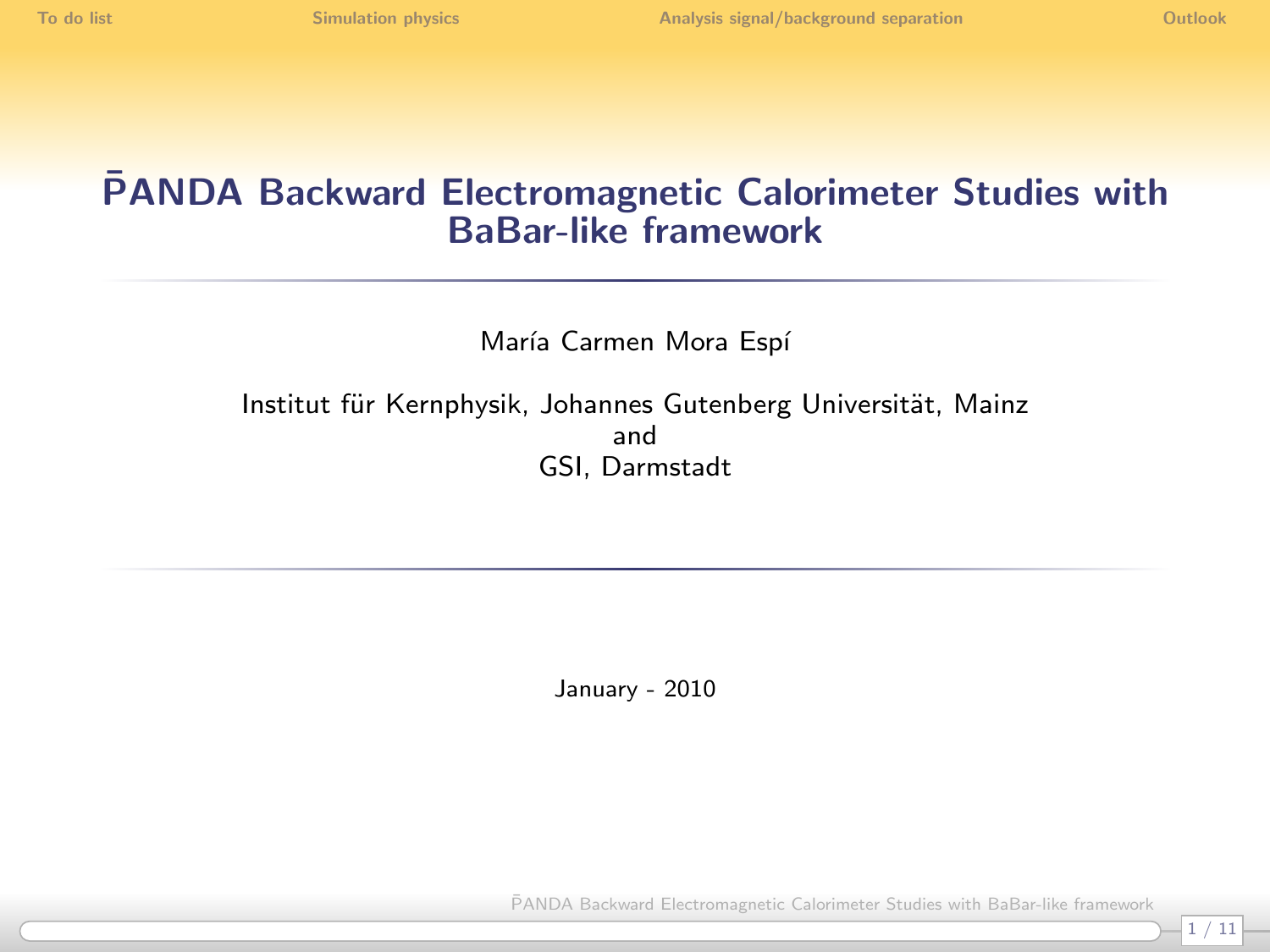









<sup>2</sup> [Simulation physics](#page-3-0)

<sup>3</sup> [Analysis signal/background separation](#page-7-0)

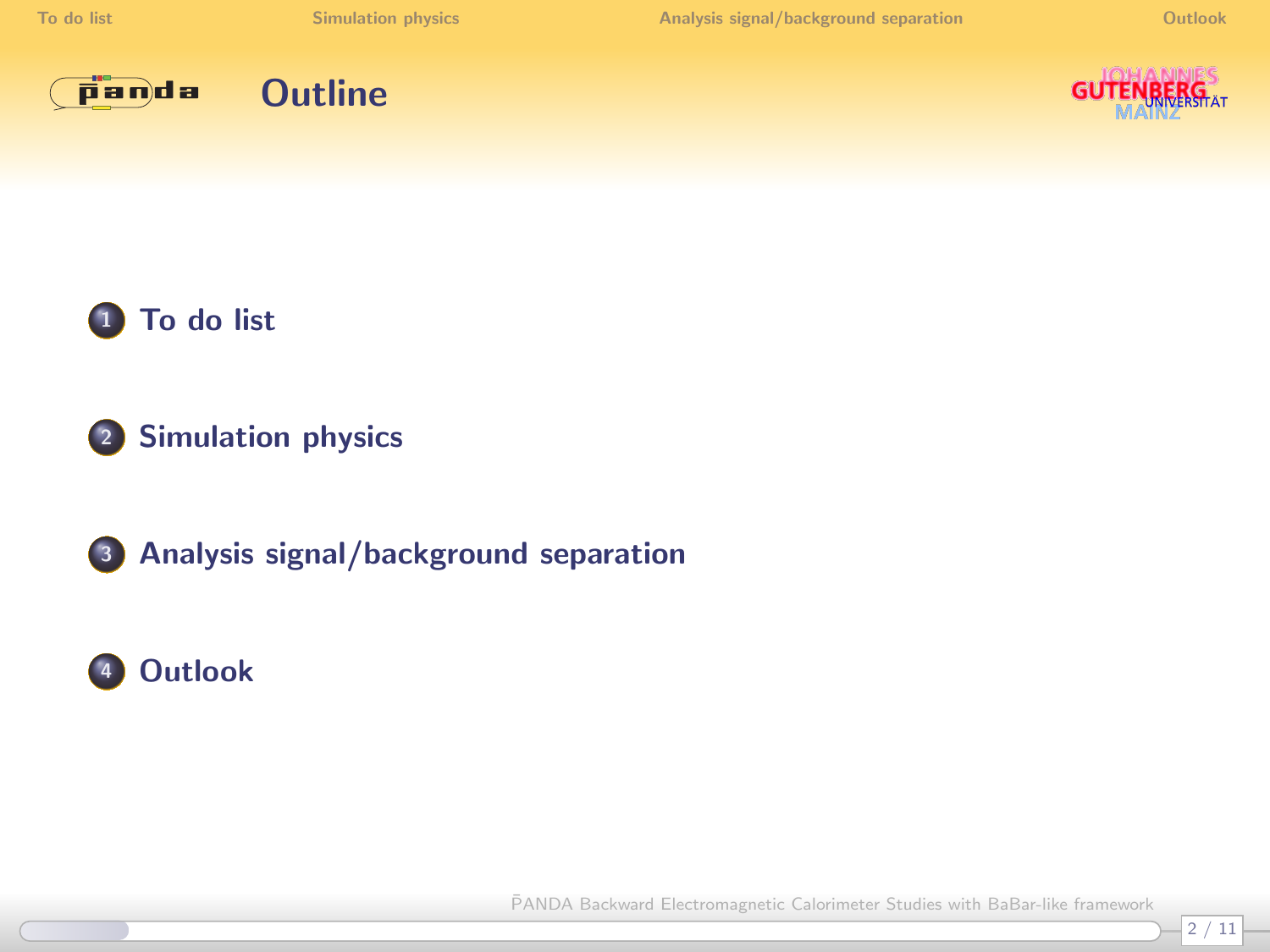





<span id="page-2-0"></span>

- **Simulation physics:** 
	- **•** Comparison new histos with old ones.
- Analysis signal/background separation.
- Single  $e^+$  or  $e^-$
- Single  $\pi^0$  simulation.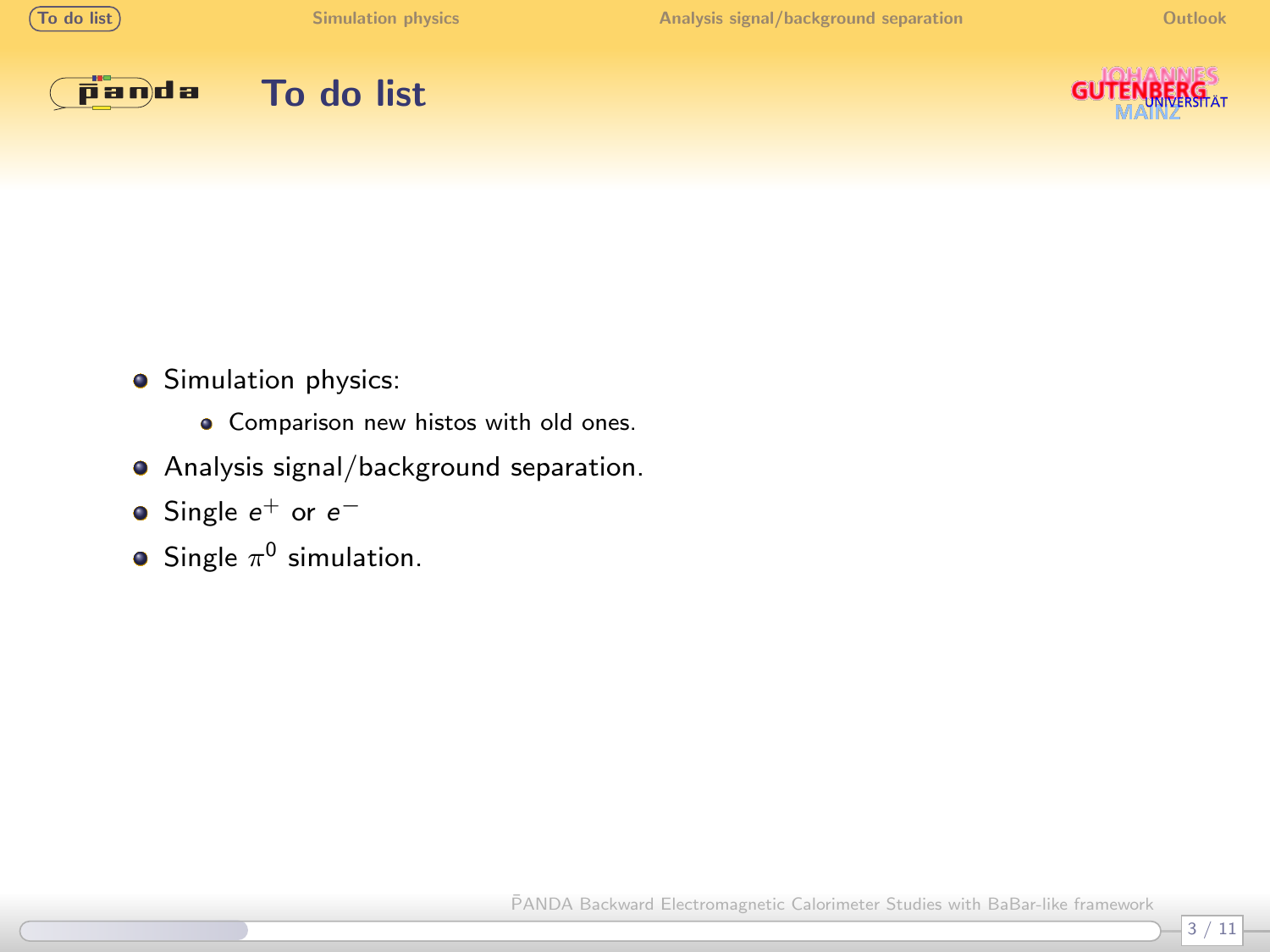

### Simulation physics

<span id="page-3-0"></span>

Last report shows results which could be a bit wrong, the analysis module was not checked. The analysis had to be repeated.

- **Two cases have been simulated:** 
	- Using the testrelease "/data/puru2/maria/emcstudies0.17.0" at Bochum.
		- 250 MeV,  $\phi=45^\circ$ ,  $\theta=155$ , No dead material:
			- bogusSingleGam1.tcl; simapp1.tcl; EmcBwStudyApp1.tcl.
			- RUNNUM: 123456; Nevents: 10000; geometryFile: "PANDAConfStraightCrystals.xml"
			- OUTPUT: "/home/moraespi/Treball/Panda/EmcBwStudies/SinglePhotonDiffVariables/ PhysicsAnalysis/pandora3.root"
		- 250 MeV,  $\phi=45^\circ$ ,  $\theta=160$ , No dead material:
			- bogusSingleGam2.tcl; simapp2.tcl; EmcBwStudyApp2.tcl.
			- RUNNUM: 123457; Nevents: 10000; geometryFile: "PANDAConfStraightCrystals.xml"
			- OUTPUT: "/home/moraespi/Treball/Panda/EmcBwStudies/SinglePhotonDiffVariables/ PhysicsAnalysis/pandora4.root"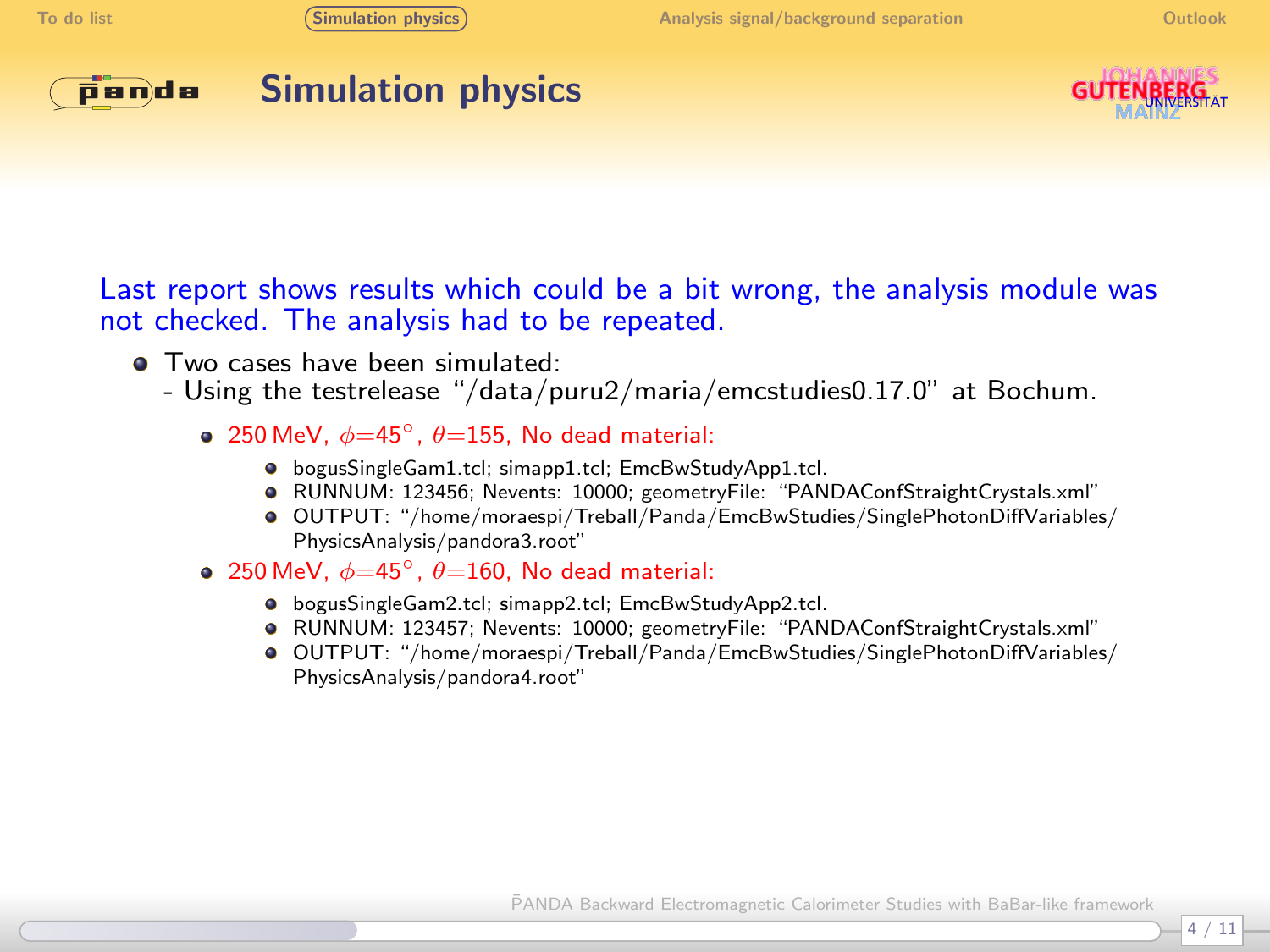

## Check of the analysis module



The consistency of the analysis module which is used for the extraction of the physics values: "EmcBwStudy.cc" has been cheched. The result called pandora3.root show the results at Bochum.



Results can be found at:

"/home/moraespi/Treball/Panda/EmcBwStudies/SinglePhotonDiffVariables/RightPhis/ChecksModules"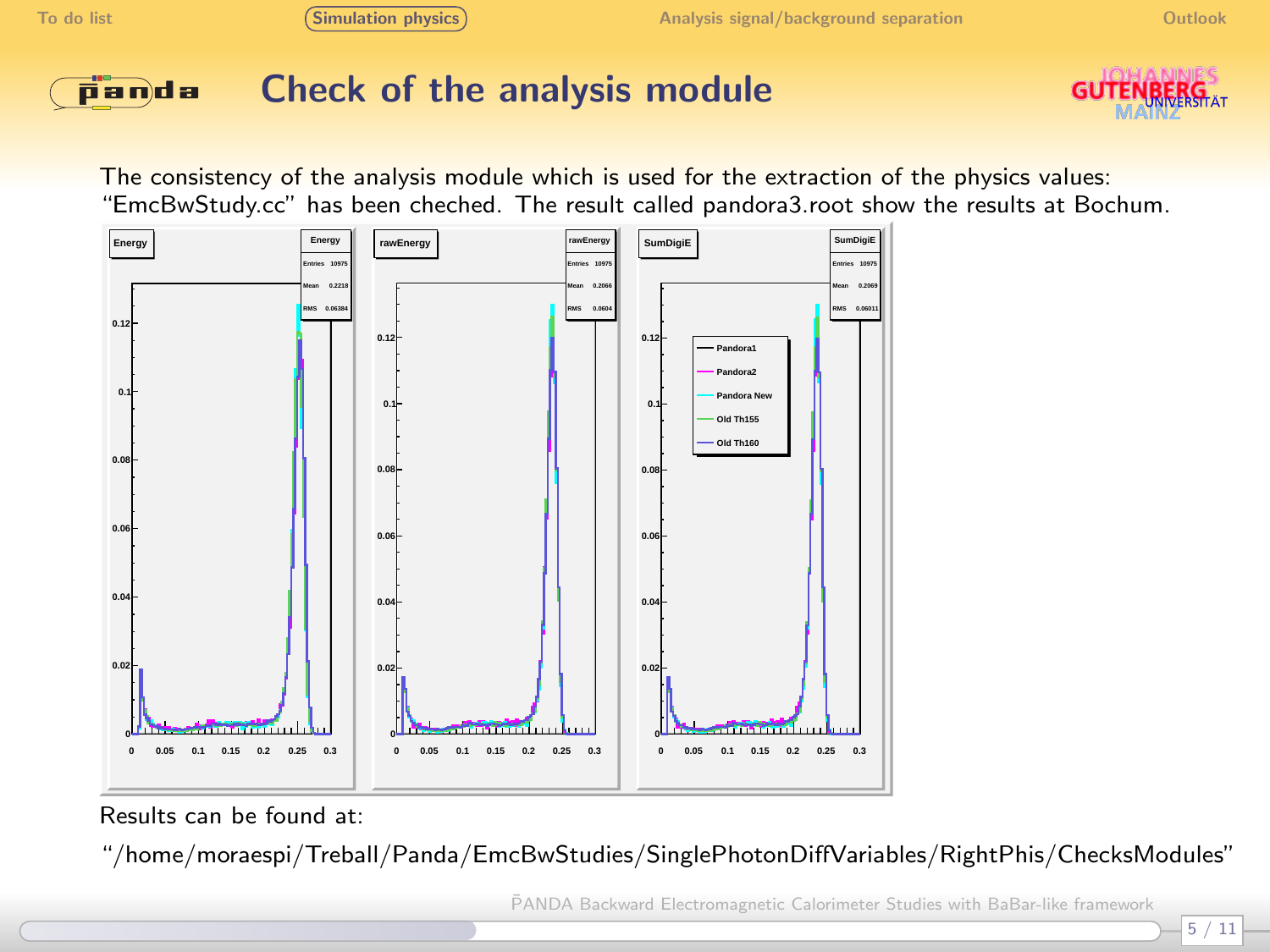

Compare Old simulation with Pandora simulation (physics values included)



Still from old analysis module but possibly right:

Files moved to:

"/home/moraespi/Treball/Panda/EmcBwStudies/SinglePhotonDiffVariables/PhysicsAnalysis/01Simul/" **Energy**

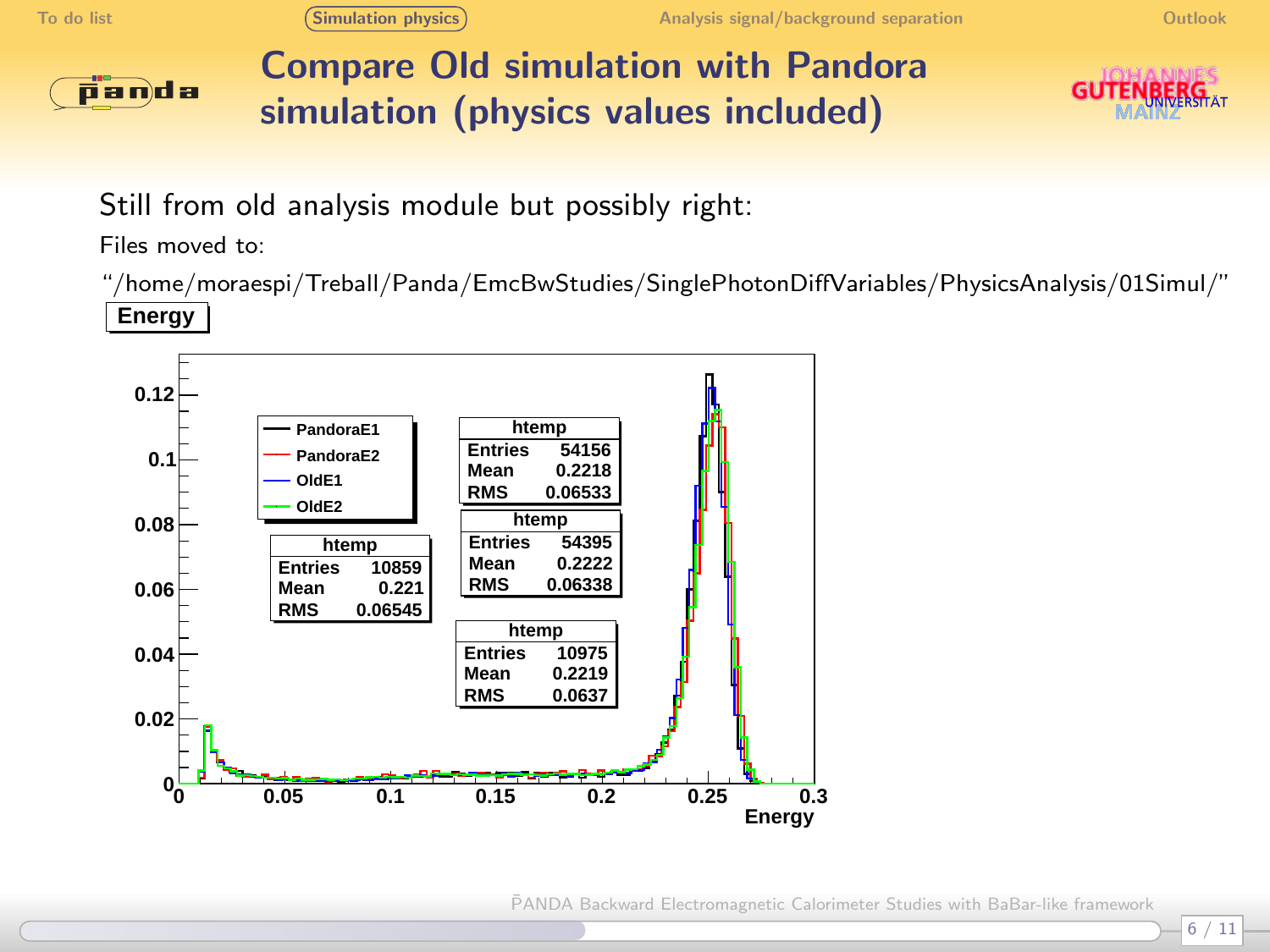

## Some histos from new simulation and analysis



#### To be compared with Dmitry's simulation



"/home/moraespi/Treball/Panda/EmcBwStudies/SinglePhotonDiffVariables/PhysicsAnalysis/02simul/"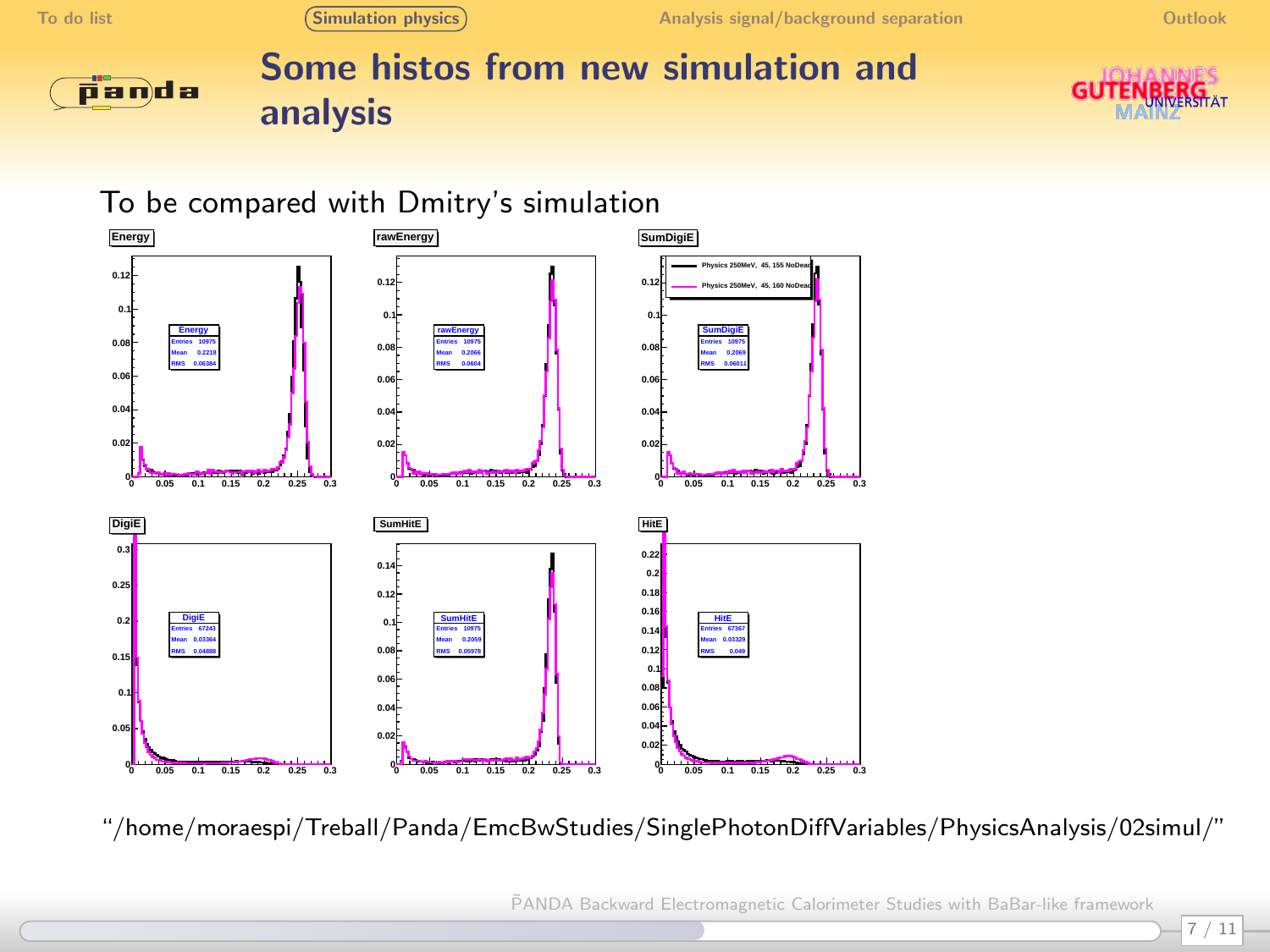[To do list](#page-2-0) [Simulation physics](#page-3-0) **[Analysis signal/background separation](#page-7-0)** (Analysis signal/background separation ) [Outlook](#page-10-0)

<span id="page-7-0"></span> $-8/11$ 



Analysis signal/background separation



#### **•** Macro:

"/home/moraespi/Treball/Panda/EmcBwStudies/Macros/MatchingSignalBackground.C"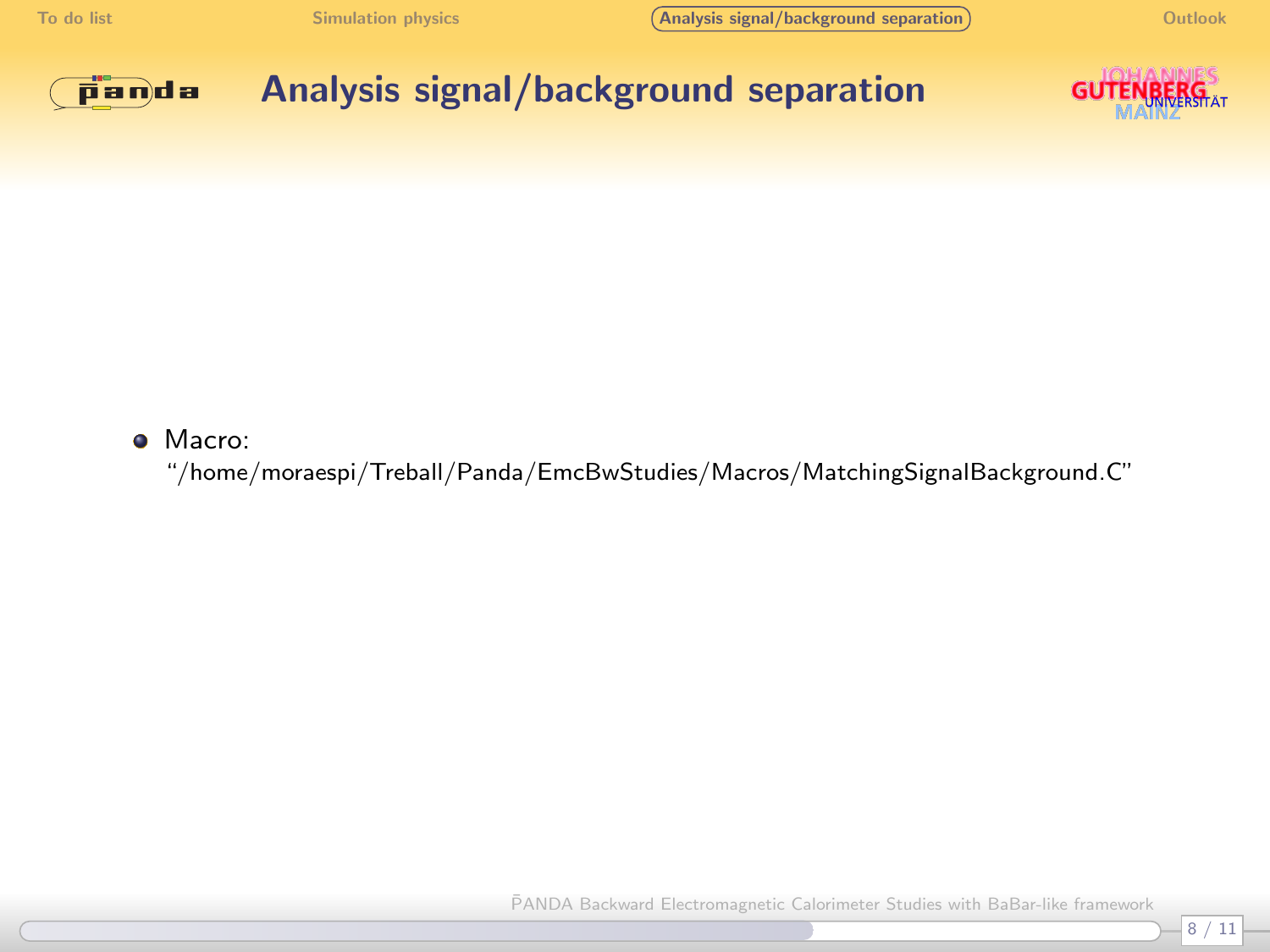[To do list](#page-2-0) [Simulation physics](#page-3-0) [Analysis signal/background separation](#page-7-0) Coutlook

9 / 11



# Cut conditions for signal/background separation



```
/// Codition for fill the background or signal histo:
for(cand=0; cand<nmc; cand++)
    if(!(EnergyMC>Energy[i]*0,98&&EnergyMC<Energy[i]*1,02))
         EnergyMC=tEnergyNewFoand1:
         ^{\prime\prime}printf("AhalliZd Zf. Zf\n".ii. EnerguMC. Energu[i]):
         goodMC=cand;
                                                                                               if ((recoPx[bestCand]-truePx[goodHC]>0.0108651 (recoPx[bestCand]-truePx[goodHC]<-0.010865) &&
    else printf("N0000!!\n");
                                                                                                    orecom/subsectional="align="align="align="align="align="align="align="align="align="align="align="align="align<br>- https://www.align="align="align="align="align="align="align="align="align="align="align="align="align="align
if(nond==0)continuet
                                                                                                    printf("Background!!!!!!!!!!!!!!!!!!!!! ?: \n", recoPx[bestCand]):
for(cand=0;cand<ncnd; cand++)
                                                                                                    if(naxEnergyl=-999) EnergyMCHisto->Eill(naxEnergy):
              if (naxEnerou<EnerouNew[cand])
                                                                                               else
         maxEnergy=EnergyNew[cand];
                                                                                                    printf("signal!!!!!! Zf\n", maxEnergy);
         bestCand=cand:
                                                                                                   if(maxEnergyl=-999) EnergyTotal->Fill(maxEnergy);
  n
```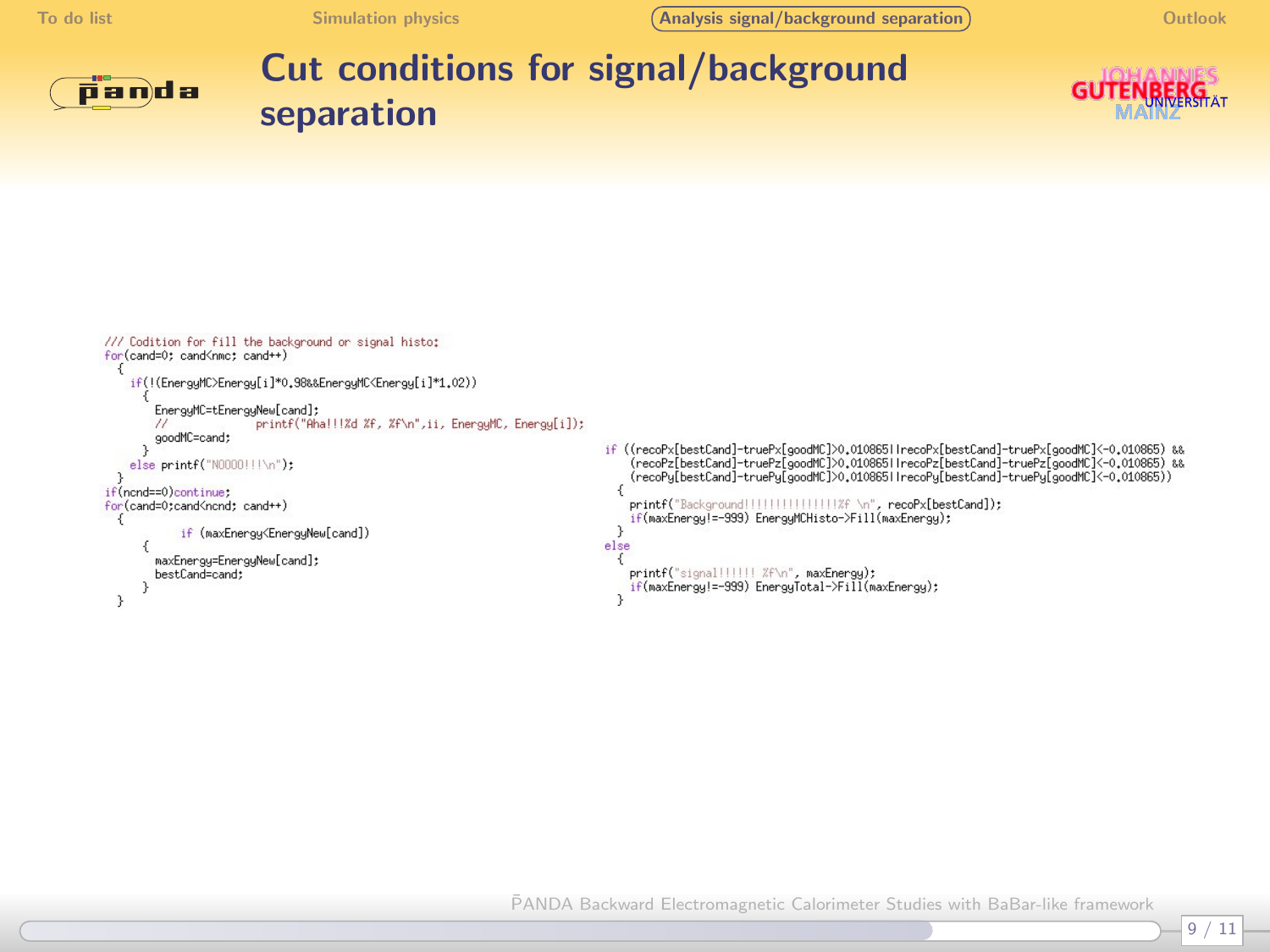[To do list](#page-2-0) [Simulation physics](#page-3-0) **[Analysis signal/background separation](#page-7-0)** [Outlook](#page-10-0)



### plots for 250 MeV